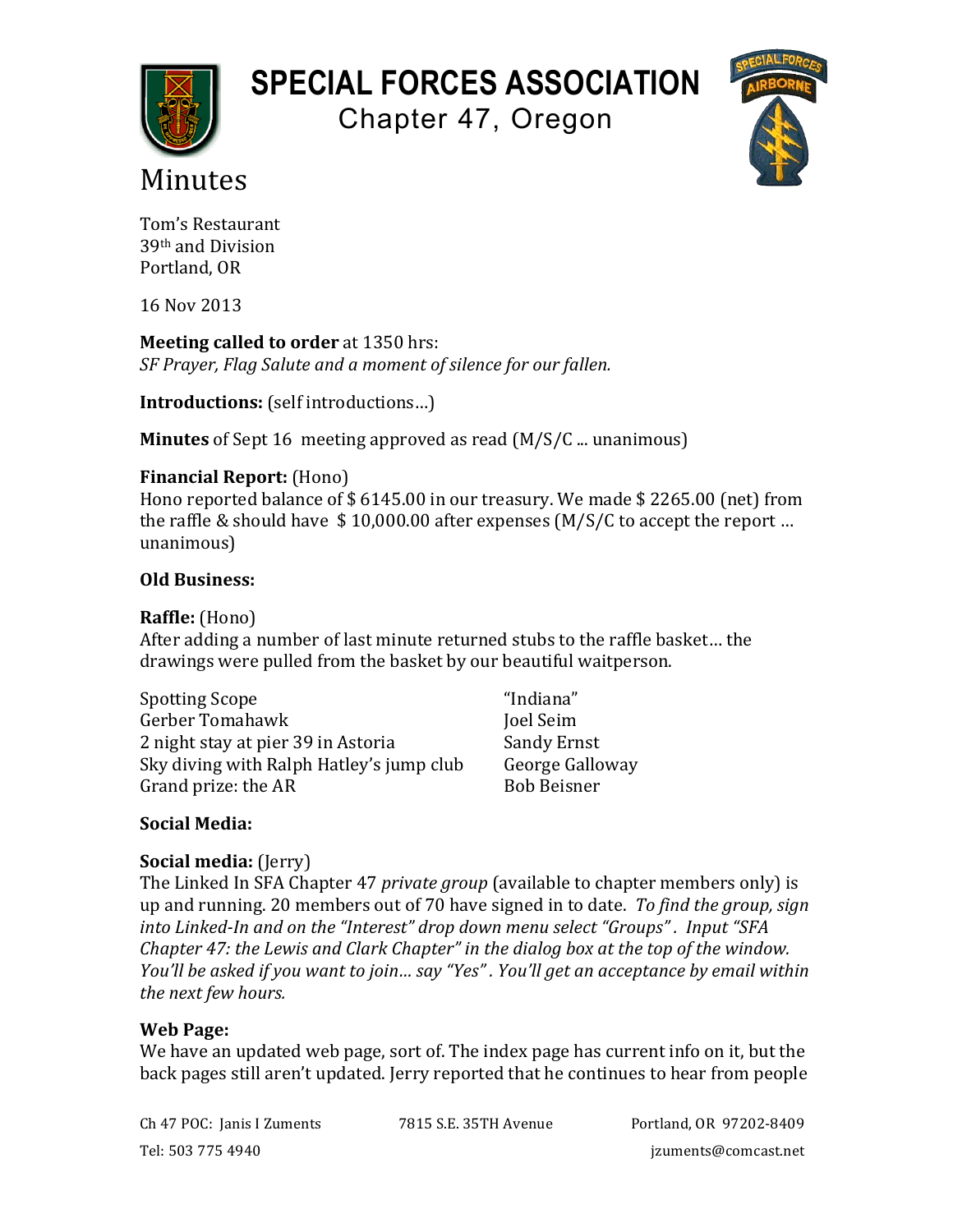who were unsuccessful finding us on the web, or who found us but weren't then able to make contact. The best information on the subject says that access through a web page is very important to establish our presence, particularly for younger retirees, and for folks leaving group, settling in the area, and wanting to continue their SF affiliation through Chapter 47.

Jerry advocated spending some money to upgrade our site. A site redesign would likely cost a thousand dollars, but would be easier to maintain and could include features not available ten or twelve years ago when our present site was developed. We do not have a definite bid so the amount is only speculative at this point. Roger Cherry suggested we choose a committee to research this. Roger was nominated to chair this committee. He will call on others for support if needed and report in January. to appoint Roger to this task was seconded and carried.

A discussion of what a new web site design ought to include followed.

#### **New business:**

#### **SFA Convention 2015**,

Jerry gave update on 2015 convention. There were 1100 attendees at the San Antonio convention. Jerry has met with the "Travel Portland" (POVA) representative, and they are preparing a RFP to present to the Portland hotels that may wish to be Convention HeadQuarters.

The AAR from the San Antonio organizers (Chapter 15) has been received now and some interesting findings were: AAR showed lower expenses than expected" Small cadre of workers made it happen in San Antonio They badly underestimated attendance They saved a lot of money by getting volunteers to guard the vendor room Vendor demand was way larger than expected Add-on costs caught them unprepared

Chapter 15 depended a lot on individual sponsors

Jerry passed AAR and organizer's comments around with more details. Looking for Corporate sponsors may be a lot easier her than it was for Chapter 15. We have many smaller Military suppliers in our area that may want exposure to the market we represent.

It's clear that San Antonio was able to capitalize on the reputation the city has earned as a vacation destination. We have to find reasons for folks to travel here... and then be ready to argue the point.

Gene Rappe, Ivan Davis, John Boyce, Gritz, Roger, and Janis volunteered to join Jerry in this project. Ivan asked to be included in meetings via Skype, since it's a long drive to Eugene.